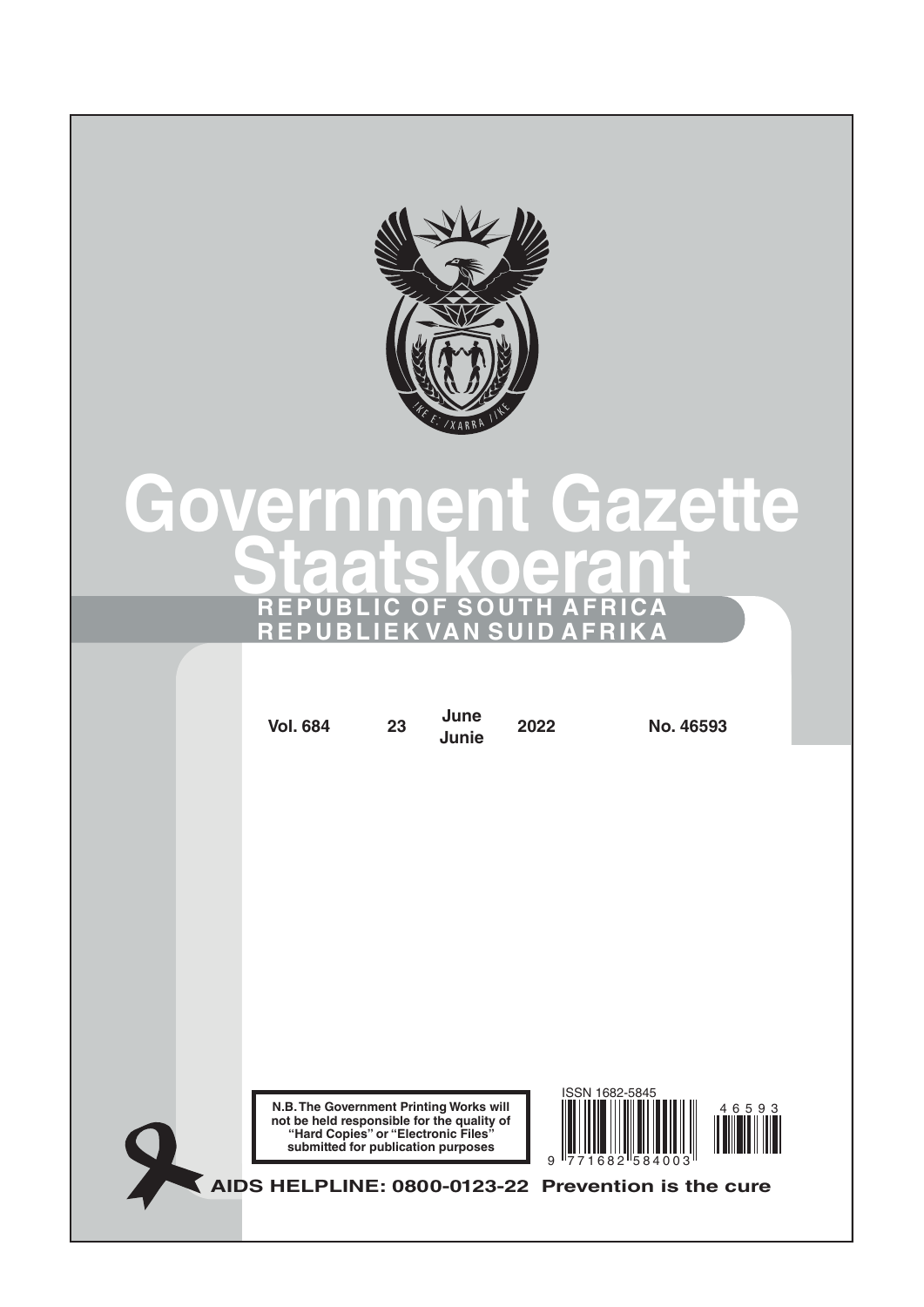## **IMPORTANT NOTICE:**

**The GovernmenT PrinTinG Works Will noT be held resPonsible for any errors ThaT miGhT occur due To The submission of incomPleTe / incorrecT / illeGible coPy.**

**no fuTure queries Will be handled in connecTion WiTh The above.**

#### **Contents**

*Page Gazette No. No. No.*

#### Board Notices • Raadskennisgewings

300 Auditing Profession Act (No. 26 of 2005): Fees on Assurance Engagements payable to the IRBA with effect from 10 June 2022 ......................................................................................................................................................................... 46593 3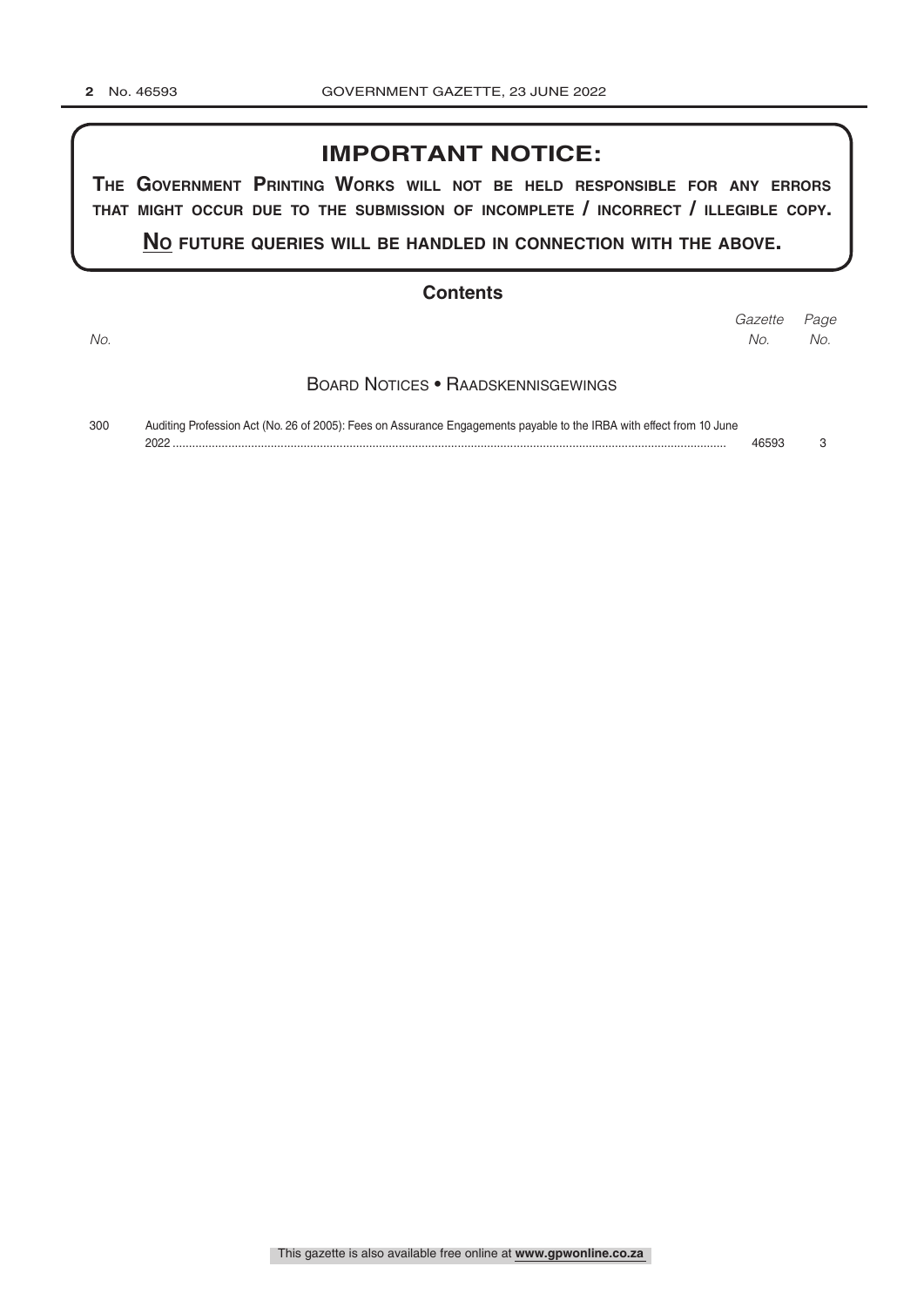## Board Notices • Raadskennisgewings

#### **BOARD NOTICE 300 OF 2022**

# **INDEPENDENT REGULATORY BOARD FOR AUDITORS**

\_\_\_\_\_\_\_\_\_\_\_\_\_\_\_\_\_\_\_\_\_\_\_\_\_\_\_\_\_\_\_\_\_\_\_\_\_\_\_\_\_\_\_\_\_\_\_\_\_\_\_\_\_\_\_\_\_\_\_\_\_\_\_\_\_\_\_\_\_\_\_\_\_\_

### **FEES ON ASSURANCE ENGAGEMENTS PAYABLE TO THE IRBA WITH EFFECT FROM 10 JUNE 2022**

(Replacement of Board Notice 291 of 2022, Gazette No. 46522 published on 10 June 2022)

Dear Registered Auditor

Kindly take Notice that the IRBA hereby prescribes, in accordance with the provisions of Section 8(2)(b), to the extent necessary, read together with subsection (c) of the Auditing Profession Act, No. 26 of 2005, the following Assurance Fees payable to the IRBA from 10 June 2022 to 31 May 2023.

| Fee percentages and categories applicable for 2022/2023 |                           |
|---------------------------------------------------------|---------------------------|
| High-risk assurance fee (R) declared                    | Percentage of fee payable |
| > 702250000                                             | 0.374%                    |
| $>$ 140 450 000                                         | 0.566%                    |
| >126405000                                              | 0.577%                    |
| $> 112$ 360 000                                         | 0.589%                    |
| >98315000                                               | $0.600\%$                 |
| $> 84\,270\,000$                                        | 0.645%                    |
| $> 70$ 225 000                                          | 0.668%                    |
| $> 56$ 180 000                                          | 0.736%                    |
| $> 42$ 135 000                                          | 0.849%                    |
| > 28090000                                              | 0.962%                    |
| >60,400                                                 | 1.091%                    |
| $\leq$ 60 400                                           | $0.000\%$                 |

Further take Notice that all firms will be billed twice a year based on a percentage of the total audit and other assurance work invoiced by the firm and declared every calendar year by the firm for each registered auditor